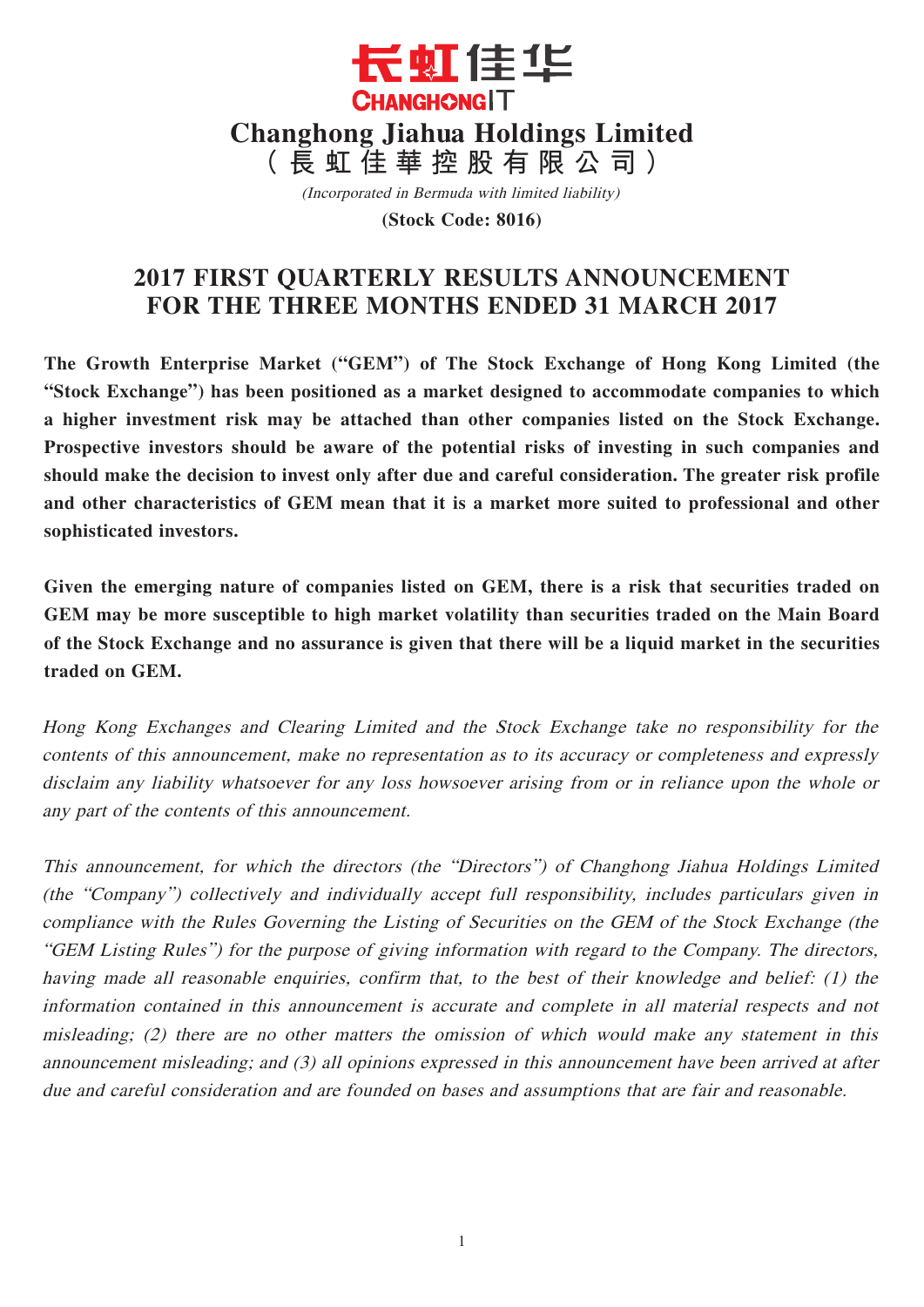## **HIGHLIGHTS**

The unaudited consolidated revenue of the Company (together with its subsidiaries, the "Group") for the three months period ended 31 March 2017 increased by approximately 7.48% to HK\$4,773.26 million as compared with the corresponding period in 2016. For the three months period ended 31 March 2017, the Group recorded a net profit of approximately HK\$50.37 million, representing a decrease of approximately 7.69% as compared with the corresponding period in 2016.

### **RESULTS**

The board of Directors (the "Board") of the Company is pleased to announce the unaudited consolidated results of the Company for the three months period ended 31 March 2017, together with the comparative figures for the corresponding period of last year, as follows:

### **CONSOLIDATED STATEMENT OF COMPREHENSIVE INCOME**

For the three months ended 31 March 2017

|                                                          |                             | 2017            | 2016        |
|----------------------------------------------------------|-----------------------------|-----------------|-------------|
|                                                          | <b>Notes</b>                | <b>HK\$'000</b> | HK\$'000    |
|                                                          |                             | (unaudited)     | (unaudited) |
| <b>Continuing operations</b>                             |                             |                 |             |
| Revenue                                                  | $\mathcal{L}_{\mathcal{L}}$ | 4,773,263       | 4,440,923   |
| Cost of sales                                            |                             | (4, 604, 314)   | (4,260,625) |
| <b>Gross profit</b>                                      |                             | 168,949         | 180,298     |
| Other income                                             |                             | 655             | 817         |
| Distribution and selling expenses                        |                             | (65, 695)       | (64,097)    |
| Administrative expenses                                  |                             | (28, 838)       | (34,311)    |
| Profit from operation                                    |                             | 75,071          | 82,707      |
| Finance costs                                            |                             | (7,607)         | (11, 865)   |
| <b>Profit before taxation</b>                            |                             | 67,464          | 70,842      |
| Income tax expense                                       | $\overline{4}$              | (17,096)        | (17, 489)   |
| Profit for the period from continuing operations         |                             | 50,368          | 53,353      |
| <b>Discontinued operation</b>                            |                             |                 |             |
| Profit/(loss) for the period from discontinued operation | 7                           |                 | 1,211       |
| Profit for the period attributed to:                     |                             |                 |             |
| <b>Owners of the Company</b>                             |                             | 50,368          | 54,564      |
| <b>Earnings per share</b>                                | $\mathfrak{I}$              |                 |             |
| From continuing and discontinued operations              |                             |                 |             |
| Basic and diluted                                        |                             | 1.96 cents      | 2.12 cents  |
| From continuing operations                               |                             |                 |             |
| Basic and diluted                                        |                             | 1.96 cents      | 2.08 cents  |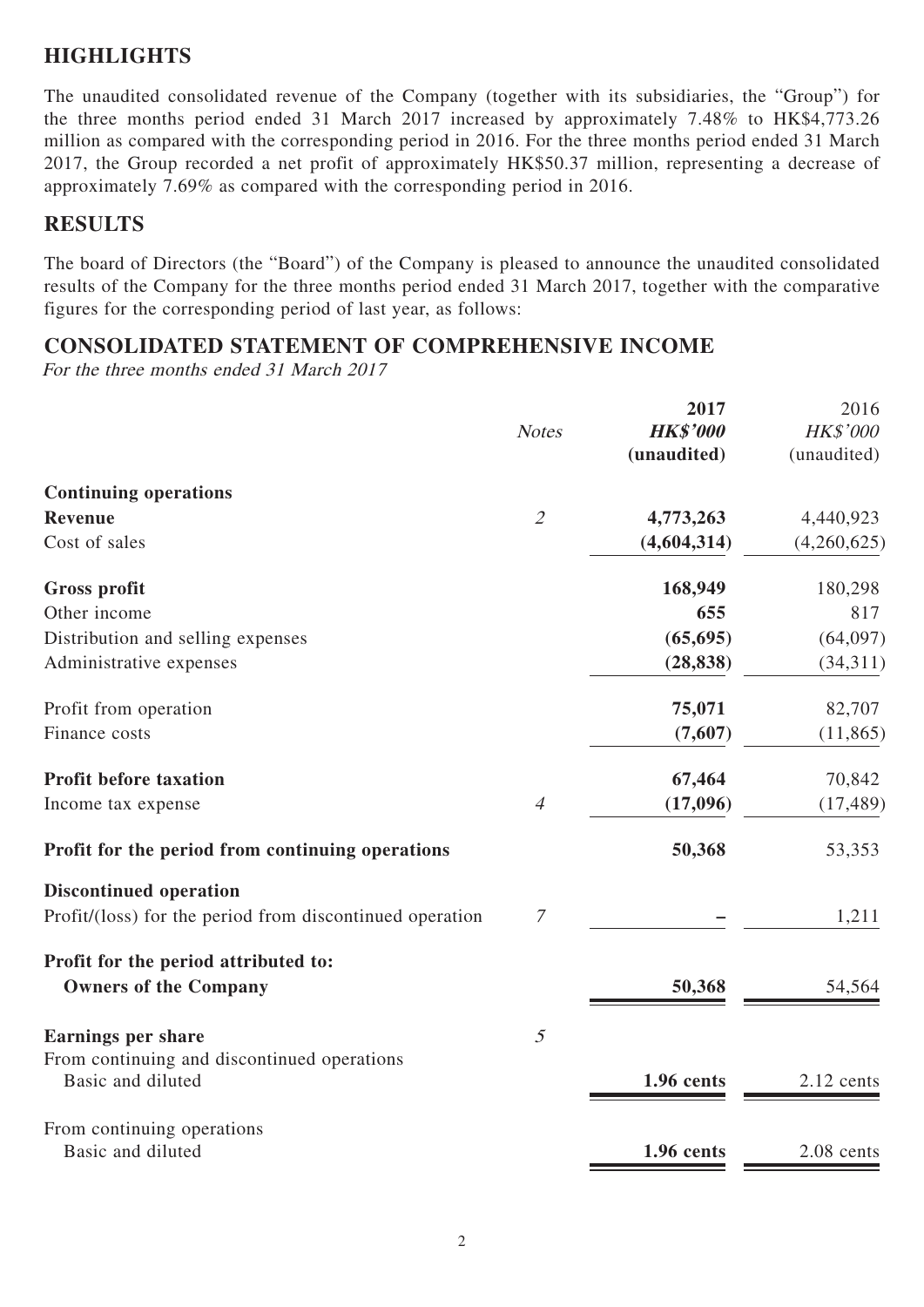### **1. BASIS OF PREPARATION**

The unaudited quarterly financial statements have been prepared in accordance with Hong Kong Financial Reporting Standards ("HKFRSs") issued by the Hong Kong Institute of Certified Public Accountants (the "HKICPA"). In addition, these financial statements include applicable disclosures required by the GEM Listing Rules and by the Hong Kong Companies Ordinance (Cap. 622).

### **Change of functional currency**

Subsequent to the completion of disposal of Changhong Overseas Development Limited ("CHOD"), an indirect wholly owned subsidiary of the Company, on 21 December 2016, the directors of the Company re-assessed the functional currency of the Company and considered the Company's major assets and its respective risks and rewards are primarily located in the People's Republic of China (the "PRC"). As a result, the directors of the Company determined to change the functional currency from United Stated dollars ("USD") to Renminbi ("RMB") with effect from 21 December 2016. The change of functional currency is applied prospectively from the date of change in accordance with HKAS 21.

#### **Comparative Figures**

Certain comparative figures have been reclassified to conform to the current period's presentation. The directors considered that the reclassifications would result in more appropriate manner to reflect the core business of the Group. These reclassifications have no impact on the Group's total equity as at 31 March 2016 or the Group's profit or loss for the period ended 31 March 2016.

#### **2. REVENUE**

The principal activities of the Group are the provision of professional integrated information technology ("IT") solutions and services, and distribution of IT corporate products, digital products, own brand products and related parts and components.

Revenue represents net amount received and receivable for the sale of different types of IT products, self developed products, provision of professional integrated IT solutions and services net of corresponding sales related taxes and rebate. The amounts of each significant category of revenue recognised in revenue for the period ended 31 March 2017 and 2016 are as follows:

|                       | 2017            | 2016      |
|-----------------------|-----------------|-----------|
|                       | <b>HK\$'000</b> | HK\$'000  |
| IT Consumer Products  | 2,470,847       | 2,493,324 |
| IT Corporate Products | 1,138,768       | 1,081,863 |
| Others                | 1,163,648       | 865,736   |
|                       | 4,773,263       | 4,440,923 |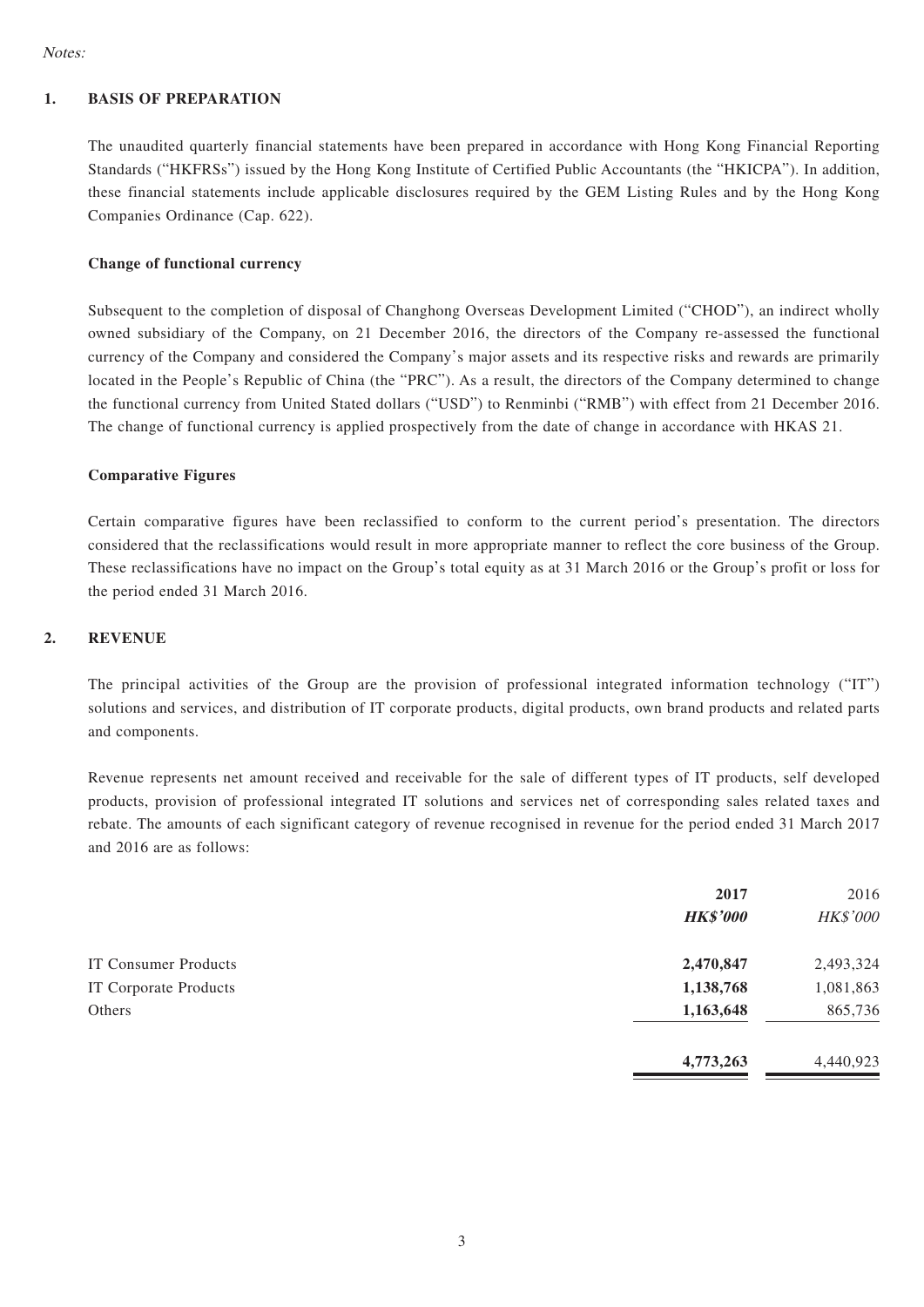#### **3. SEGMENT INFORMATION**

Information reported to the executive directors or management of the Company, being the chief operating decision maker (the "CODM"), for the purposes of resource allocation and assessment of segment performance focuses on types of goods or services delivered or provided.

The Group's reportable and operating segments are as follows:

- (a) IT Consumer Products distribution of IT consumer products which include mainly personal computers ("PC"), digital products and IT accessories.
- (b) IT Corporate Products distribution of IT corporate products which include mainly storage products, minicomputers, networking products, personal computer servers, intelligent building management system ("IBMS") products and unified communication and contact centre ("UC & CC") products.
- (c) Others distribution of smartphones and development of its own brand products. The own brand products include but not limited to mobile location-based service ("LBS") products and provision of professional integrated IT solutions and services.

Segment profit represents the profit earned by each segment without allocation of other income, finance costs as well as unallocated head office and corporate expenses. The measure reported to the CODM for the purposes of resource allocation and performance assessment.

The following is an analysis of the Group's revenue and results by reportable and operating segment:

|                                                | 2017            |                 |                 |                 |
|------------------------------------------------|-----------------|-----------------|-----------------|-----------------|
|                                                | <b>IT</b>       | <b>IT</b>       |                 |                 |
|                                                | <b>Consumer</b> | Corporate       |                 |                 |
|                                                | <b>Products</b> | <b>Products</b> | <b>Others</b>   | <b>Total</b>    |
|                                                | <b>HK\$'000</b> | <b>HK\$'000</b> | <b>HK\$'000</b> | <b>HK\$'000</b> |
| Revenue                                        |                 |                 |                 |                 |
| External sales                                 | 2,470,847       | 1,138,768       | 1,163,648       | 4,773,263       |
| <b>Segment profit</b>                          | 45,810          | 46,719          | 7,590           | 100,119         |
| Other income                                   |                 |                 |                 | 655             |
| Finance costs                                  |                 |                 |                 | (7,607)         |
| Unallocated head office and corporate expenses |                 |                 |                 | (25,703)        |
| Profit before tax                              |                 |                 |                 | 67,464          |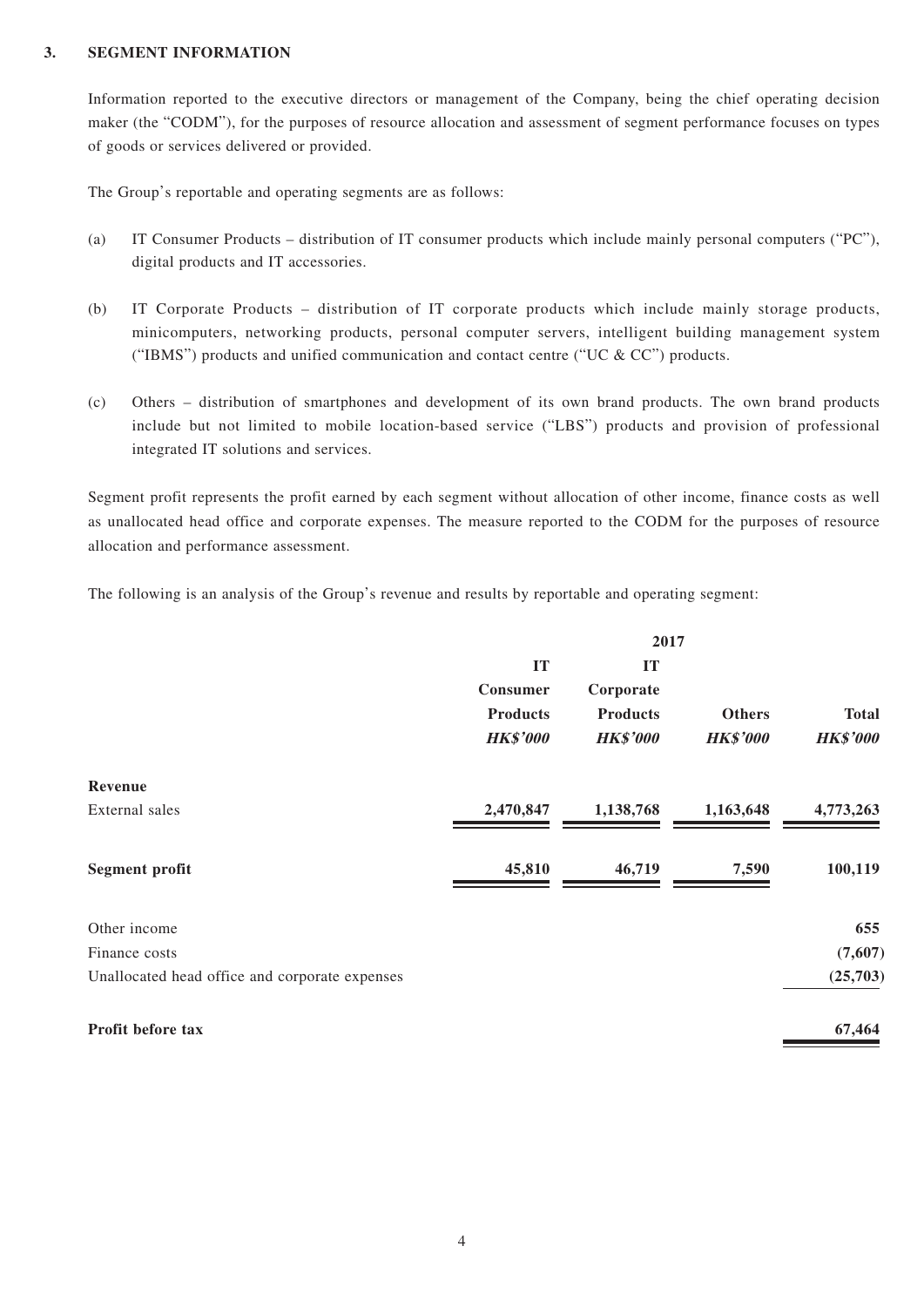|                                                | 2016            |                 |                 |                 |
|------------------------------------------------|-----------------|-----------------|-----------------|-----------------|
|                                                | IT              | IT              |                 |                 |
|                                                | Consumer        | Corporate       |                 |                 |
|                                                | Products        | Products        | Others          | Total           |
|                                                | <b>HK\$'000</b> | <b>HK\$'000</b> | <b>HK\$'000</b> | <b>HK\$'000</b> |
| Revenue                                        |                 |                 |                 |                 |
| External sales                                 | 2,493,324       | 1,081,863       | 865,736         | 4,440,923       |
| <b>Segment profit</b>                          | 48,622          | 48,688          | 16,916          | 114,226         |
| Other income                                   |                 |                 |                 | 817             |
| Finance costs                                  |                 |                 |                 | (11, 865)       |
| Unallocated head office and corporate expenses |                 |                 |                 | (32, 336)       |
| Profit before tax                              |                 |                 |                 | 70,842          |

#### **Geographical information**

The following provides an analysis of the Group's sales by geographical market, based on the origin of the goods:

|                 | 2017            | 2016      |
|-----------------|-----------------|-----------|
|                 | <b>HK\$'000</b> | HK\$'000  |
| Mainland, China | 4,762,661       | 4,429,732 |
| Other regions   | 10,602          | 11,191    |
|                 | 4,773,263       | 4,440,923 |

### **4. INCOME TAX EXPENSE**

Taxes on profits assessable elsewhere have been calculated at the rates of tax prevailing in the countries in which the Group operates, based on existing legislations, interpretations and practices in respect thereof.

Hong Kong Profits Tax is calculated at 16.5% of the estimated assessable profit for both periods.

Under the Law of the PRC on Enterprise Income Tax (the "EIT Law") and Implementation Regulation of the EIT Law, the tax rates of the Company's PRC subsidiaries is 25% for the period ended 31 March 2017.

The Group did not have any significant unprovided deferred tax liabilities (including withholding tax) in respect of the period.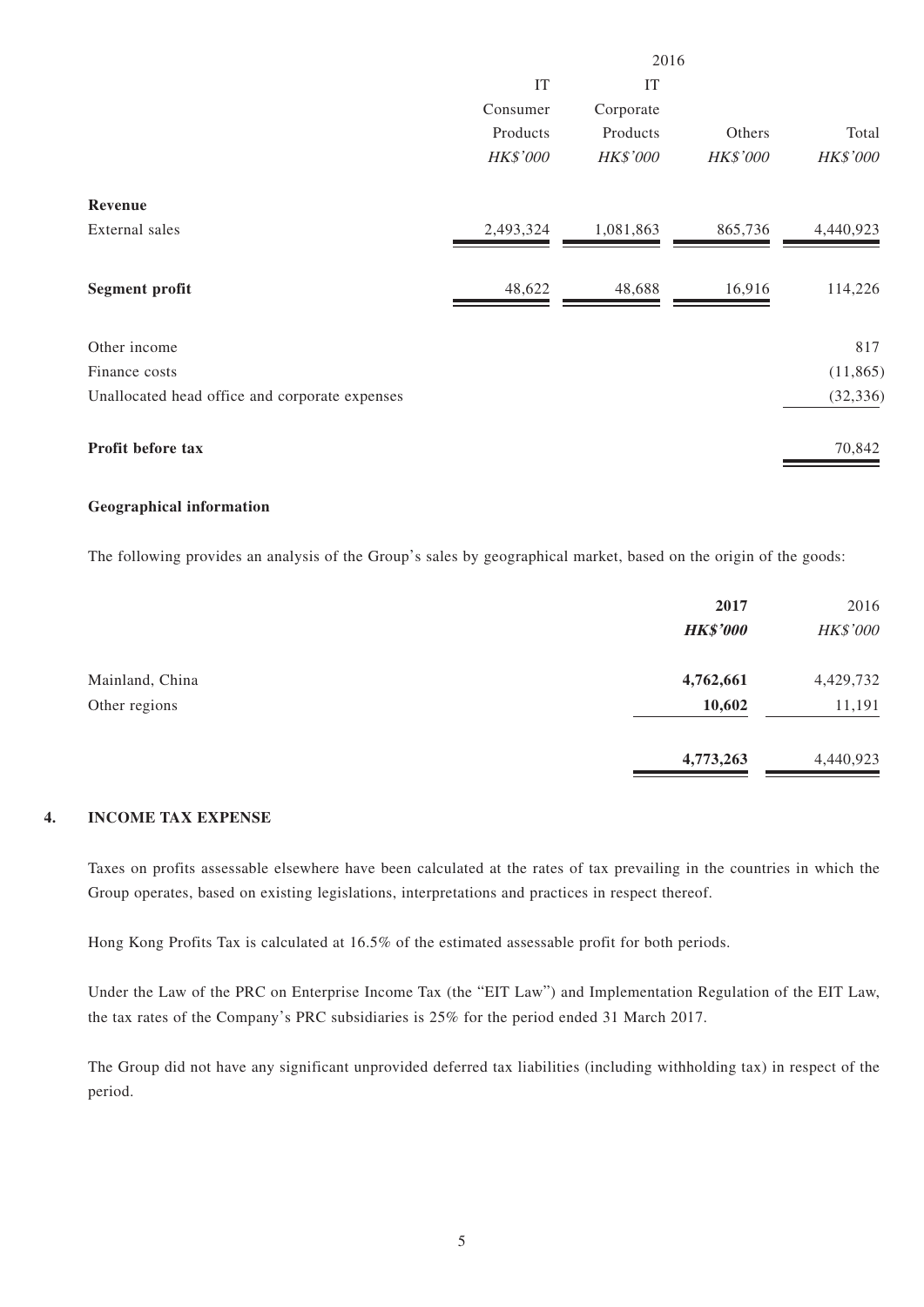#### **5. EARNINGS PER SHARE**

### **From continuing and discontinued operations**

The calculation of the basic and diluted earnings per share attributable to owners of the Company is based on the following data:

|                                                                       | For the three months<br>ended 31 March |           |
|-----------------------------------------------------------------------|----------------------------------------|-----------|
|                                                                       |                                        |           |
|                                                                       | 2017                                   | 2016      |
|                                                                       | <b>HK\$'000</b>                        | HK\$'000  |
| Earnings                                                              |                                        |           |
| Profit for the year attributable to owners of the Company             | 50,368                                 | 54,564    |
|                                                                       | 2017                                   | 2016      |
|                                                                       | <b>HK\$'000</b>                        | HK\$'000  |
| Number of Shares                                                      |                                        |           |
| Weighted average number of ordinary shares and convertible preference |                                        |           |
| shares for the purpose of basic and diluted earnings per share        | 2,570,520                              | 2,570,520 |

As there was no diluted shares during the three months ended 31 March 2017 and 2016, the diluted earnings per share was same as basic earnings per share.

### **From continuing operations**

The calculation of the basic and diluted earnings per share from continuing operation attributable to the owners of the Company is based on the following data:

|                                                                  | For the three months<br>ended 31 March |                 |
|------------------------------------------------------------------|----------------------------------------|-----------------|
|                                                                  | 2017                                   | 2016            |
|                                                                  | <b>HK\$'000</b>                        | <b>HK\$'000</b> |
| Earnings                                                         |                                        |                 |
| Profit for the year attributable to owners of the Company        | 50,368                                 | 54,564          |
| Add:                                                             |                                        |                 |
| (Profit)/Loss for the period from discontinued operation         |                                        | (1,211)         |
| Earnings for the purpose of basic and diluted earnings per share |                                        |                 |
| from continuing operations                                       | 50,368                                 | 53,353          |

The denominators used are the same as those detailed above for both basic and diluted earnings per share.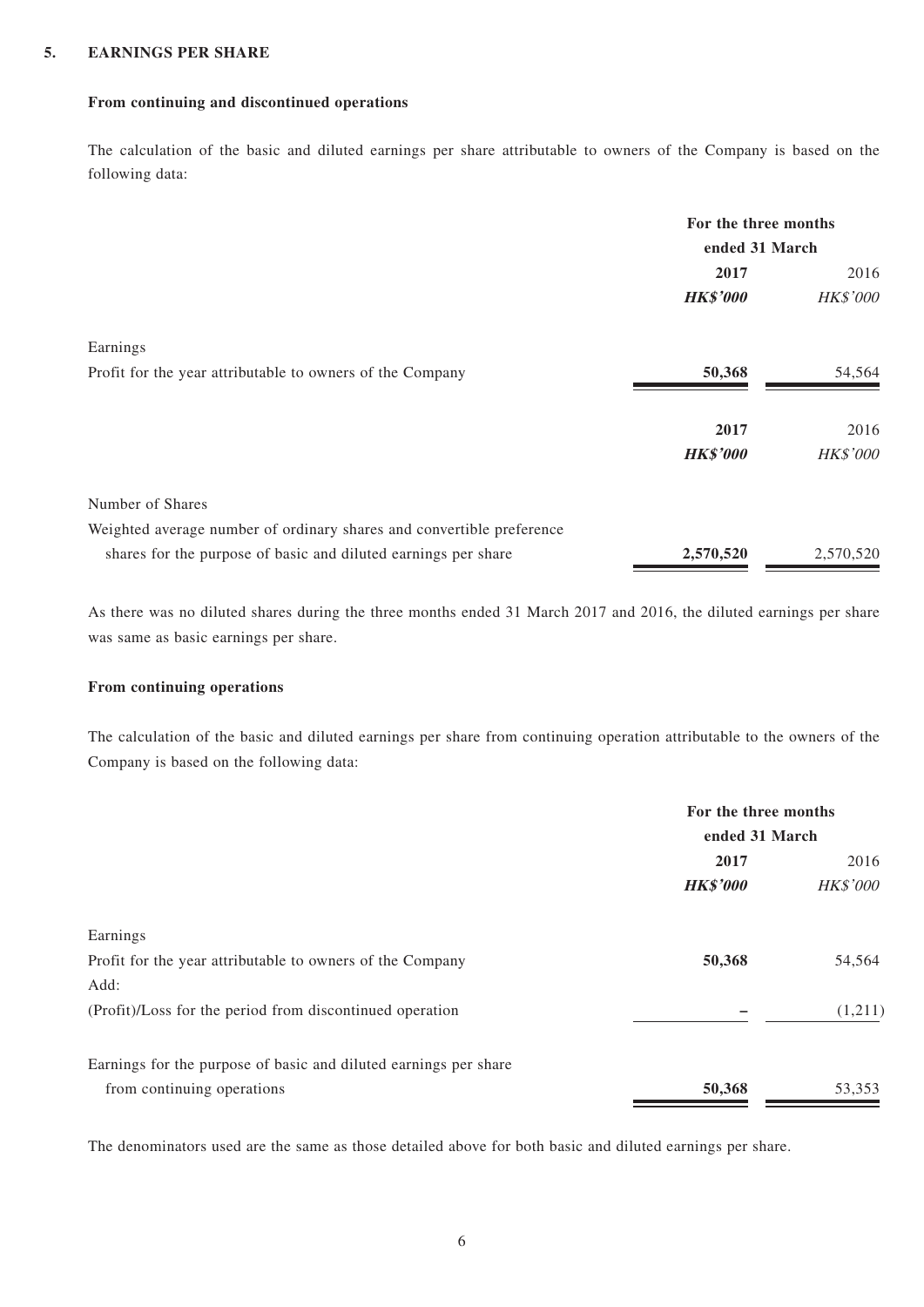#### **From discontinued operation**

As the discontinued operation sold on 21 December 2016, the basic and diluted earning per share for the discontinued operation for the three months ended 31 March 2017 is nil (2016: HK\$0.005) based on the profit for the period from the discontinued operation of nil (2016: HK\$1.21 million).

The denominators used are the same as those detailed above for both basic and diluted earnings per share.

### **6. RESERVES**

During the period under review, there was no movement to and from any reserves.

#### **7. DISCONTINUED OPERATION**

On 14 December 2016, the Company entered into a share transfer agreement (the "Share Transfer Agreement") with an independent third party to dispose the discontinued operation at a consideration of HK\$100. Upon completion of the disposal on 21 December 2016, the discontinued operation results were no longer consolidated into the results of the Group. For details of the disposal, please refer to the announcement of the Company dated 14 December 2016.

The results of the consumer electronic products for the period ended 31 March 2017 and 2016 were as follows:

|                                                          | 2017            | 2016            |
|----------------------------------------------------------|-----------------|-----------------|
|                                                          | <b>HK\$'000</b> | <b>HK\$'000</b> |
| Revenue                                                  |                 |                 |
| Cost of sales                                            |                 |                 |
|                                                          |                 |                 |
| Gross profit                                             |                 |                 |
| Other income                                             |                 | 3,114           |
| Distribution of selling expenses                         |                 |                 |
| Administrative expenses                                  |                 | (1,864)         |
| Finance costs                                            |                 | (39)            |
| Profit/(loss) before taxation                            |                 | 1,211           |
| Income tax expenses                                      |                 |                 |
| Profit/(loss) for the period from discontinued operation |                 |                 |
| (attributed to owners of the Company)                    |                 | 1,211           |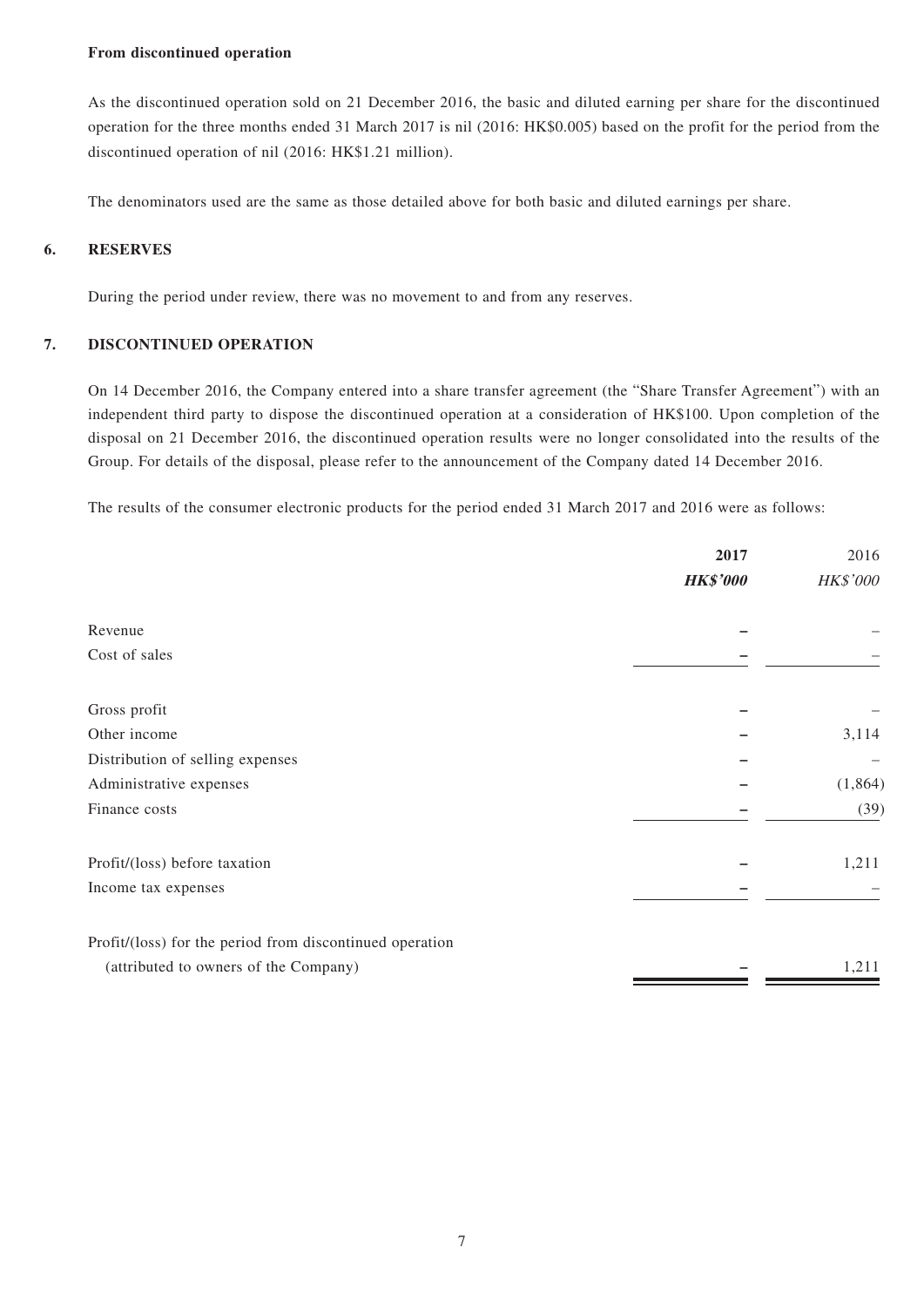### **DIVIDENDS**

The Directors do not recommend the payment of any dividend for the three months period ended 31 March 2017 (2016: Nil).

The Board recommended the payment of final dividend of HK\$0.03 per share in respect of the year ended 31 December 2016. The final dividend is subject to approval by the shareholders of the Company (the "Shareholders") at the forthcoming annual general meeting of the Company to be held on 16 May 2017.

## **AUDIT COMMITTEE**

The audit committee of the Company has reviewed the Group's unaudited consolidated results for the three months period ended 31 March 2017 and has provided advice and comments thereon.

### **BUSINESS REVIEW**

The PRC economy achieved a solid kick-off in the first quarter of 2017 and continued its recovery trend. During the first quarter of 2017, by adhering to the "new thinking, new measures and new heights" operating guidelines and on the basis of consolidating the development of traditional distribution businesses, the Group built a unified platform for its internet distribution business and traditional distribution business to achieve an integrated innovative development. By leveraging on the industry trend of the domestic brands which are independent and controllable, the Group will continue to perfect its business layout through active and in-depth development in cloud computer and big data segment new business models.

In the first quarter of 2017, the Group recorded revenue of approximately HK\$4,773.26 million, representing an increase of 7.48% as compared with that in the corresponding period of last financial year. The overall gross profit margin in the first quarter of 2017 was 3.54%, representing a decrease of approximately 0.52% as compared with that in the corresponding period of last financial year, the decrease of which was mainly due to the intense market competition and increase in contribution from the sale of product lines with relatively low gross margins. In the first quarter of 2017, profit attributable to shareholders amounted to approximately HK\$50.37 million, representing an decrease of approximately 7.69% as compared with that in the corresponding period of last financial year. Basic earnings per share for the three months ended 31 March 2017 amounted to HK1.96 cents, representing a decrease of approximately HK0.16 cents as compared with HK2.12 cents in the corresponding period of last financial year.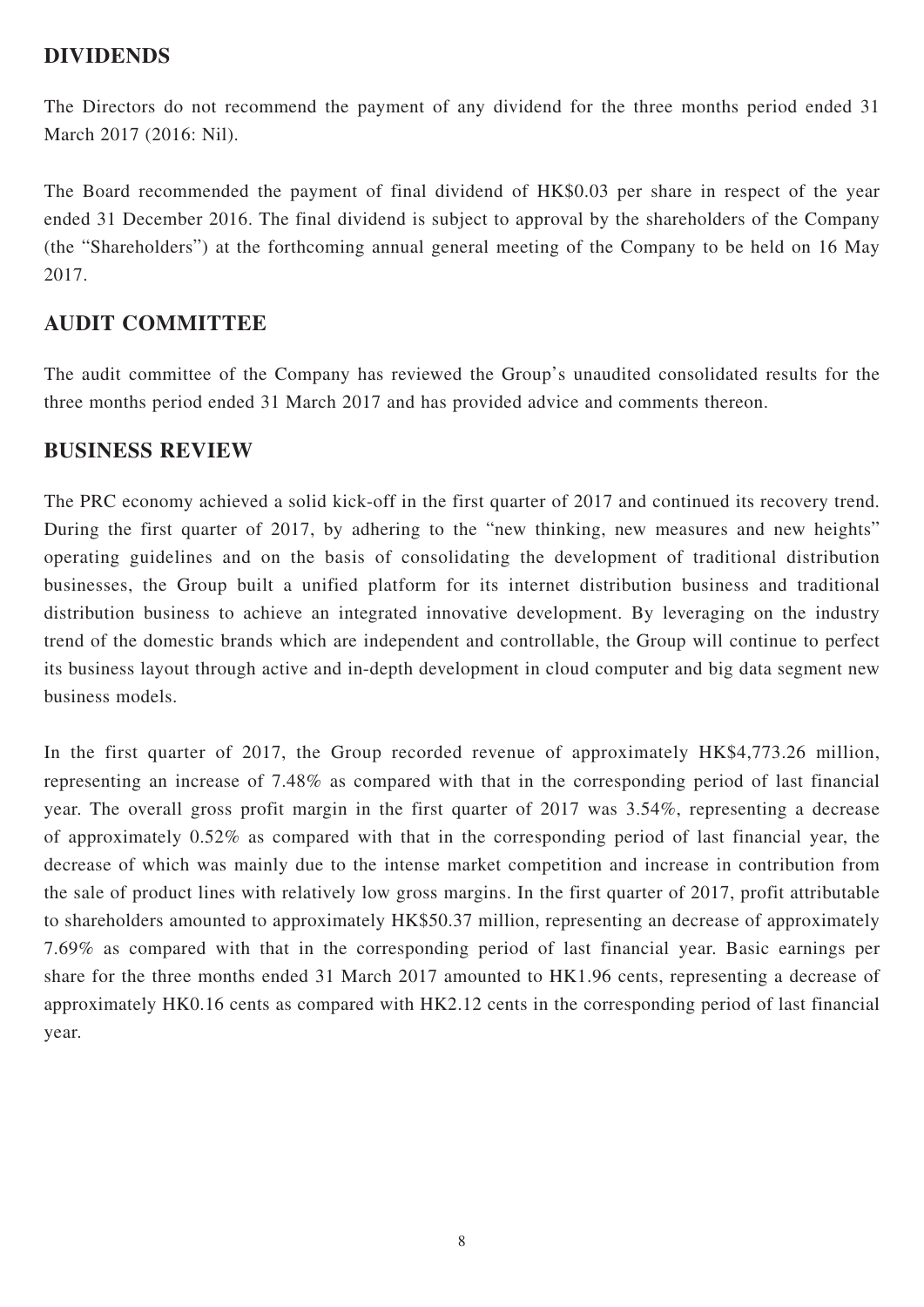The Group continued to intensify its efforts in optimising its information construction and business process and improve its operation management efficiency. By adhering to the stringent credit management and accounts receivable management, the receivable risks were managed and controlled effectively. During the first quarter of 2017, the Group achieved effective expenses control, leading to a year-on-year decrease in overall spending.

The analysis of three reportable and operating segments of the Company for the three months ended 31 March 2017 are as following (the fluctuation of exchange rate of Renminbi might affect the amount/ percentage of the segment):

**IT consumer products distribution business:** the Group accelerated the construction of the internet distribution network platform of its wholly-owned subsidiary named Sichuan Changhong IT Duolayouhuo E-commerce Co., Ltd. ("Duolayouhuo") and perfect its service functions so as to provide valuable value-added services for its upstream and downstream partners. In response to adverse market environment due to the increasing personal computer ("PC") product prices and insufficient market demand, the Group made active adjustments to its product mix, reinforced the cooperation with core manufacturers to expand new product lines and new channel business. The revenue of this business segment decreased by approximately 0.90% to HK\$2,470.85 million as compared with the corresponding period of last year whilst its profit decreased by approximately 5.78% to HK\$45.81 million.

**IT corporate products distribution business:** on the basis of developing the distribution business steadily, the Group continued to improve its technological and service capability including cloud computing and big data, actively explored the business opportunities from cloud services, big data analysis and industry solutions, technology solutions and specified equipment sectors. The revenue of this business segment increased by approximately 5.26% to HK\$1,138.77 million as compared with the corresponding period of last year whilst its profit decreased by approximately 4.04% to HK\$46.72 million.

**Other business:** the revenue of this business segment increased by approximately 34.41% to HK\$1,163.65 million as compared with the corresponding period of last year as a result of the expansion of channel sales of smartphones. When compared with the corresponding period of last year, sales of location-based services ("LBS") products, which had higher gross profit, went down and its segment profits decreased by approximately 55.13% to HK\$7.59 million.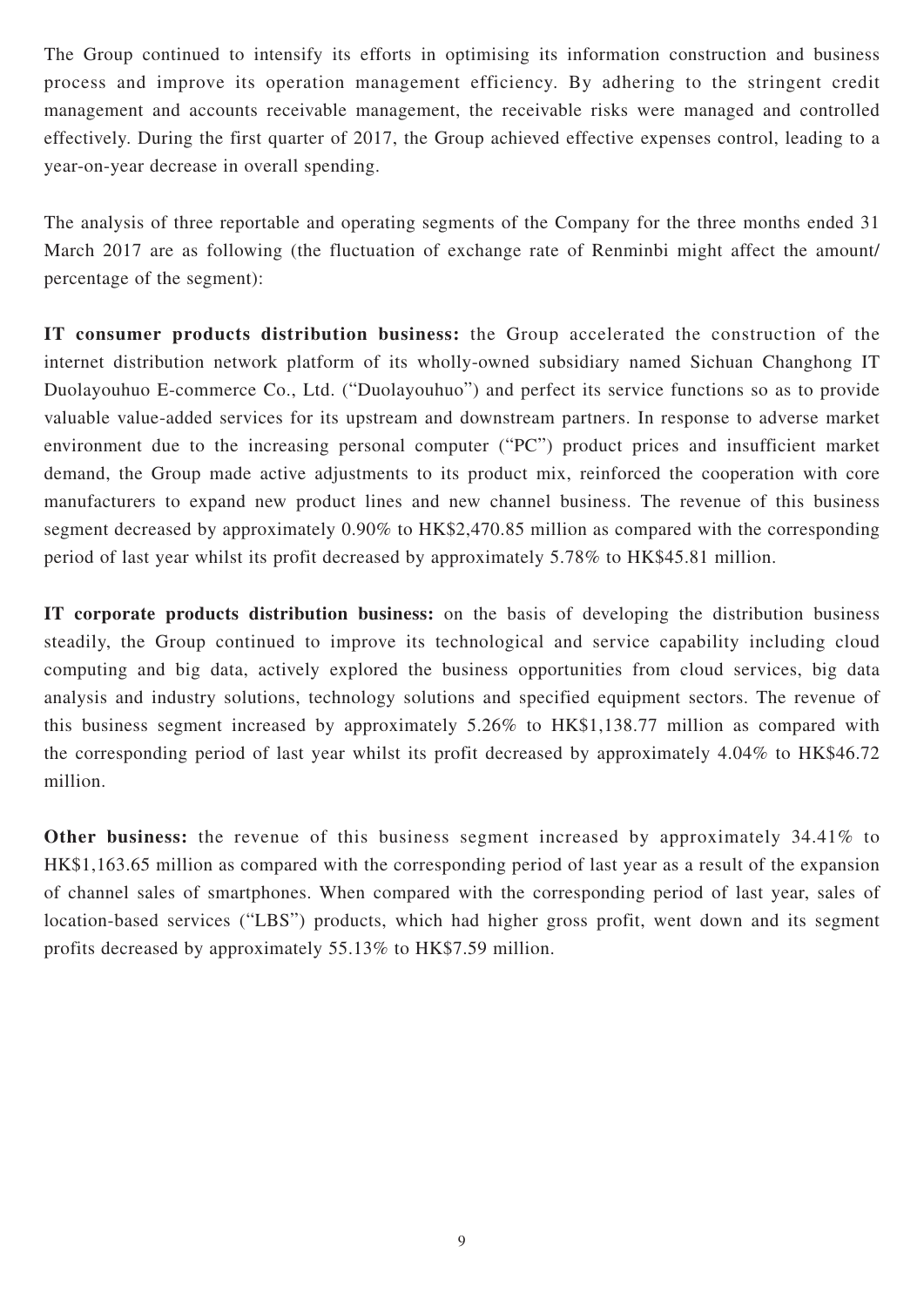To enhance the trading liquidity of the shares of the Company and to promote the Company's corporate image to public investors, the Company submitted an application for the transfer of listing of the shares from the GEM to the Main Board of the Stock Exchange (the "Application") to the Stock Exchange on 28 April 2015 and 6 November 2015 respectively. The Application lapsed on 6 May 2016 and no re-submission has been made at this stage. For further details, please refer to the announcements of the Company dated 28 April 2015, 6 November 2015 and 6 May 2016. The Company may make resubmission as and when the Board considers appropriate and further updates will be provided by the Company from time to time as and when appropriate.

In order to promote the strategic transformation of the Group, provide a one-stop internet distribution platform for customers and assist distributors and retailers to transform towards "Internet+" in the PRC, the Company resolved to establish Duolayouhuo with a capital contribution of RMB100 million on 23 February 2017. Duolayouhuo was established on 9 March 2017 and is expected to engage in, among other things, wholesale and retail of electronic products, computer hardware and software, communication equipment; provision of computer technology consulting services and e-commerce services; and development, design and application of computer software. For further details in relation to the establishment of Duolayouhuo, please refer to the announcement of the Company dated 23 February 2017.

## **OUTLOOK**

Notwithstanding the global economic will continue to experience uncertainties in various aspects in 2017, while the PRC economy is expected to maintain its steady growth trend. By adhering to the "new thinking, new measures and new heights" operating guidelines, the Group will continue to capitalise on industry development trend and market opportunities and accelerate the construction and perfection of the internet distribution business system and establish a one-stop internet distribution platform which provides upstream and downstream customers with industrial chain solutions and assists distributors in transformation and development. The Group will actively promote the new business development in cloud computing and big data sectors, and foster new value growth points to create better returns for Shareholders.

# **PURCHASE, SALE AND REDEMPTION OF THE COMPANY'S LISTING SECURITIES**

During the period under review, neither the Company nor any of its subsidiaries had purchased, sold or redeemed any of the Company's listed securities.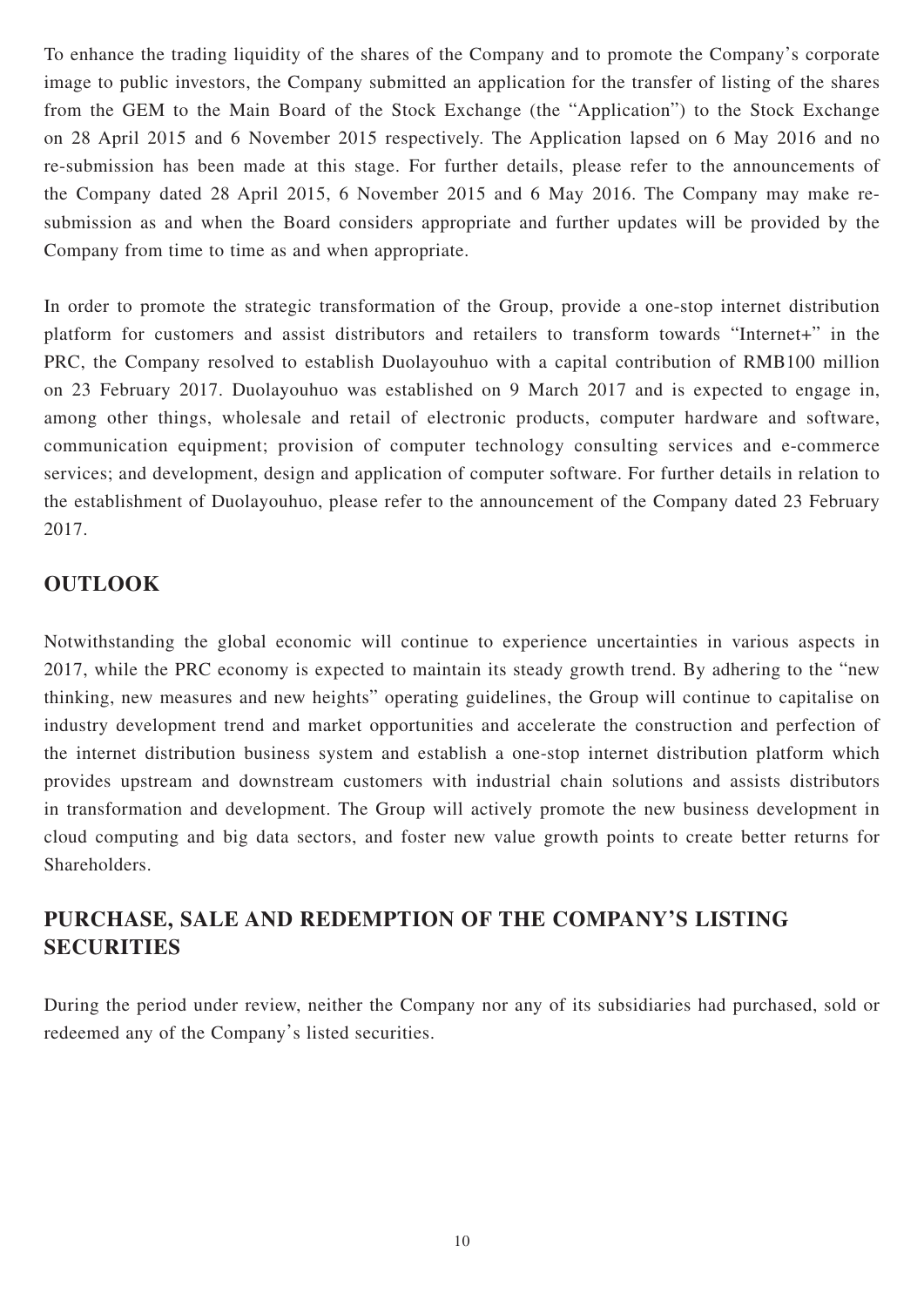## **INTERESTS OF THE DIRECTORS IN THE COMPANY**

As at 31 March 2017, the interests or short positions of the Directors and chief executives of the Company in the ordinary shares of the Company (the "Shares"), underlying Shares or debentures of the Company and its associated corporations (within the meaning of Part XV of the Securities and Futures Ordinance (Chapter 571 of the laws of Hong Kong) (the "SFO")) which are required (a) to be notified to the Company and the Stock Exchange pursuant to Division 7 and 8 of Part XV of the SFO (including interests or short positions which they are taken or deemed to have under such provisions of the SFO); or (b) pursuant to Section 352 of the SFO, to be entered in the register referred to therein; or (c) have to be notified to the Company and the Stock Exchange pursuant to the required standards of dealing by directors as referred to in Rule 5.46 of the GEM Listing Rules were as follows:

|                                         |                                      | Ordinary       | Number of Approximate<br>percentage of |
|-----------------------------------------|--------------------------------------|----------------|----------------------------------------|
| <b>Name of Director</b>                 | Capacity                             | shares held    | interest                               |
|                                         |                                      |                | %                                      |
| Mr. Zhu Jianqiu ("Mr. Zhu")<br>(Note a) | Interest in a controlled corporation | 82,415,762 (L) | 5.67                                   |

Note:

(a) Mr. Zhu is the sole shareholder of the Typical Faith Limited, which in turn held 82,415,762 Shares.

Save as disclosed in this paragraph, as at 31 March 2017, none of the Directors or chief executives of the Company had interests in any securities of the Company or any of its associated corporations (within the meaning of Part XV of the SFO) which are required (a) to be notified to the Company and the Stock Exchange pursuant to Divisions 7 and 8 of Part XV of the SFO (including interests or short positions which they are taken or deemed to have under such provisions of the SFO); or (b) pursuant to section 352 of the SFO, to be entered in the register referred to therein; or (c) have to be notified to the Company and the Stock Exchange pursuant to the required standards of dealing by directors as referred to in Rule 5.46 of the GEM Listing Rules.

## **DIRECTORS' RIGHTS TO ACQUIRE SHARES OR DEBENTURES**

At no time during the three months ended 31 March 2017 were rights to acquire benefits by means of the acquisition of shares in or debentures of the Company granted to any Director or their respective spouse or minor children, or were any such rights exercised by them; or was the Company, its holding company, or any of its subsidiaries a party to any arrangement to enable the directors to acquire such rights in any other body corporate.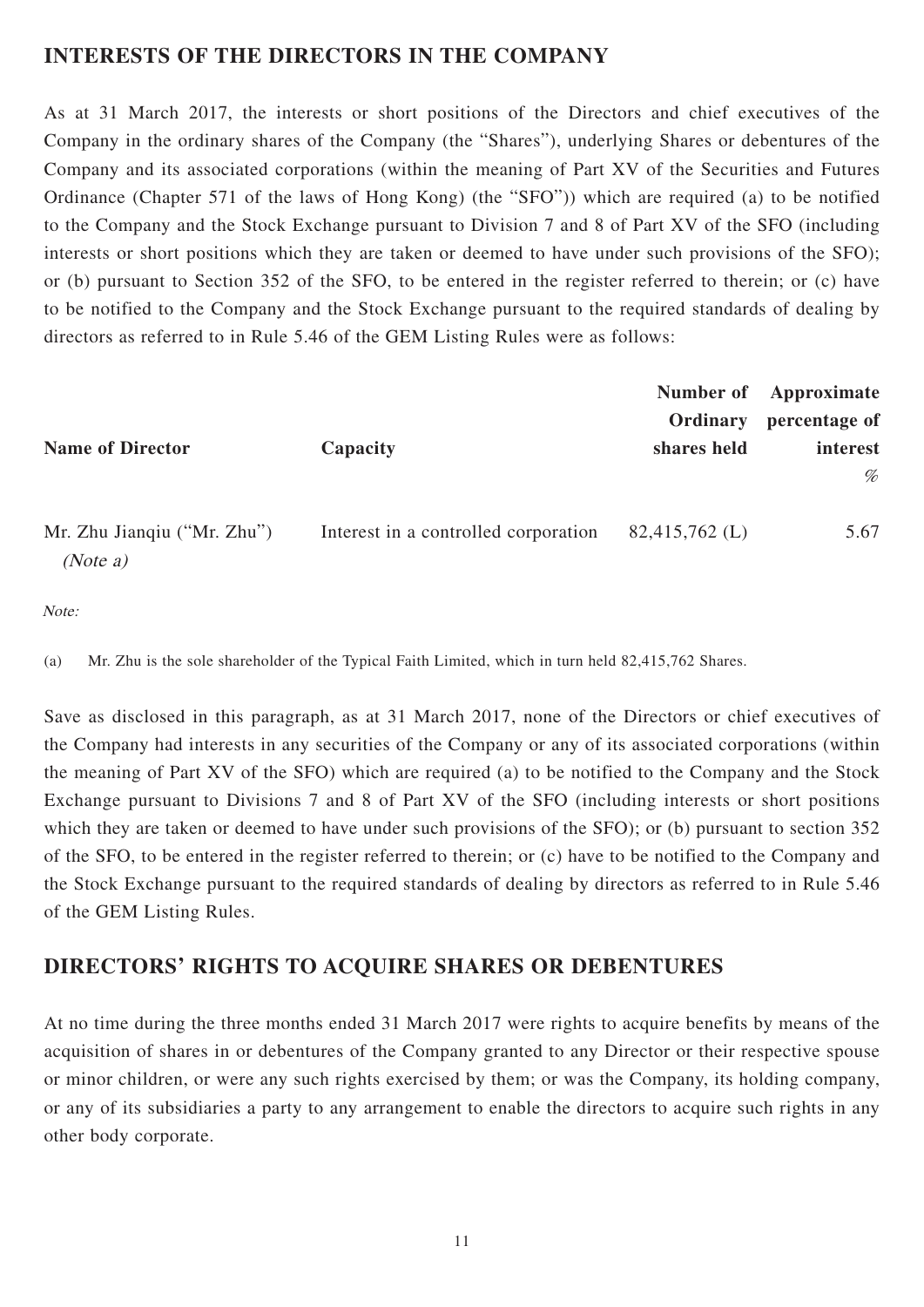## **INTERESTS OF THE SUBSTANTIAL SHAREHOLDERS IN THE COMPANY**

So far as was known to the Directors, as at 31 March 2017, the persons or companies (not being a Director or chief executive of the Company) whose interests in the Shares or underlying Shares or debentures of the Company which would fall to be disclosed or were notified to the Company and the Stock Exchange pursuant to the positions under Divisions 2 and 3 of Part XV of the SFO as recorded in the register required to be kept under section 336 of the SFO or who were directly or indirectly deemed to be interested in 5% or more of the nominal value of any class of share capital carrying rights to vote in all circumstances at general meetings of any member of the Group were as follows:

### **Long positions in Shares**

| Name of substantial shareholder                                                                     | Capacity                           | <b>Class of shares</b> | Number of shares held                                      | Approximate<br>percentage<br>of interest<br>in relevant class<br>of shares<br>(Notes a)<br>% |
|-----------------------------------------------------------------------------------------------------|------------------------------------|------------------------|------------------------------------------------------------|----------------------------------------------------------------------------------------------|
| Sichuan Changhong Electric Co, Limited Interest of controlled corporation<br>("Sichuan Changhong")  | and beneficial owner               | Ordinary<br>Preference | $1,008,368,000$ (L) (Note b)<br>1,115,868,000 (L) (Note c) | 69.32<br>100.00                                                                              |
| Changhong (Hong Kong) Trading Limited Interest of controlled corporation<br>("Changhong Hong Kong") | and beneficial owner               | Ordinary<br>Preference | 913,000,000 (L) (Note d)<br>1,115,868,000 (L) (Note c)     | 62.76<br>100.00                                                                              |
| Fit Generation Holding Limited<br>("Fit Generation")                                                | Beneficial owner                   | Ordinary<br>Preference | 897,000,000 (L)<br>$1,115,868,000$ (L)                     | 61.66<br>100.00                                                                              |
| Sichuan Investment Management<br>Company Limited ("Sichuan<br>Investment Management") (Note $e$ )   | Beneficial owner                   | Ordinary               | 83,009,340 (L)                                             | 5.70                                                                                         |
| Sichuan Provisional Investment<br>Group Company Limited<br>("Sichuan Investment Group") (Note e)    | Interest of controlled corporation | Ordinary               | 83,009,340 (L)                                             | 5.70                                                                                         |
| Typical Faith Limited (Note f)                                                                      | Beneficial owner                   | Ordinary               | 82,415,762 (L)                                             | 5.67                                                                                         |

#### Notes:

(a) The percentages are calculated based on the total number of Shares and preference shares of the Company in issue as at 31 March 2017, which were 1,454,652,000 and 1,115,868,000, respectively.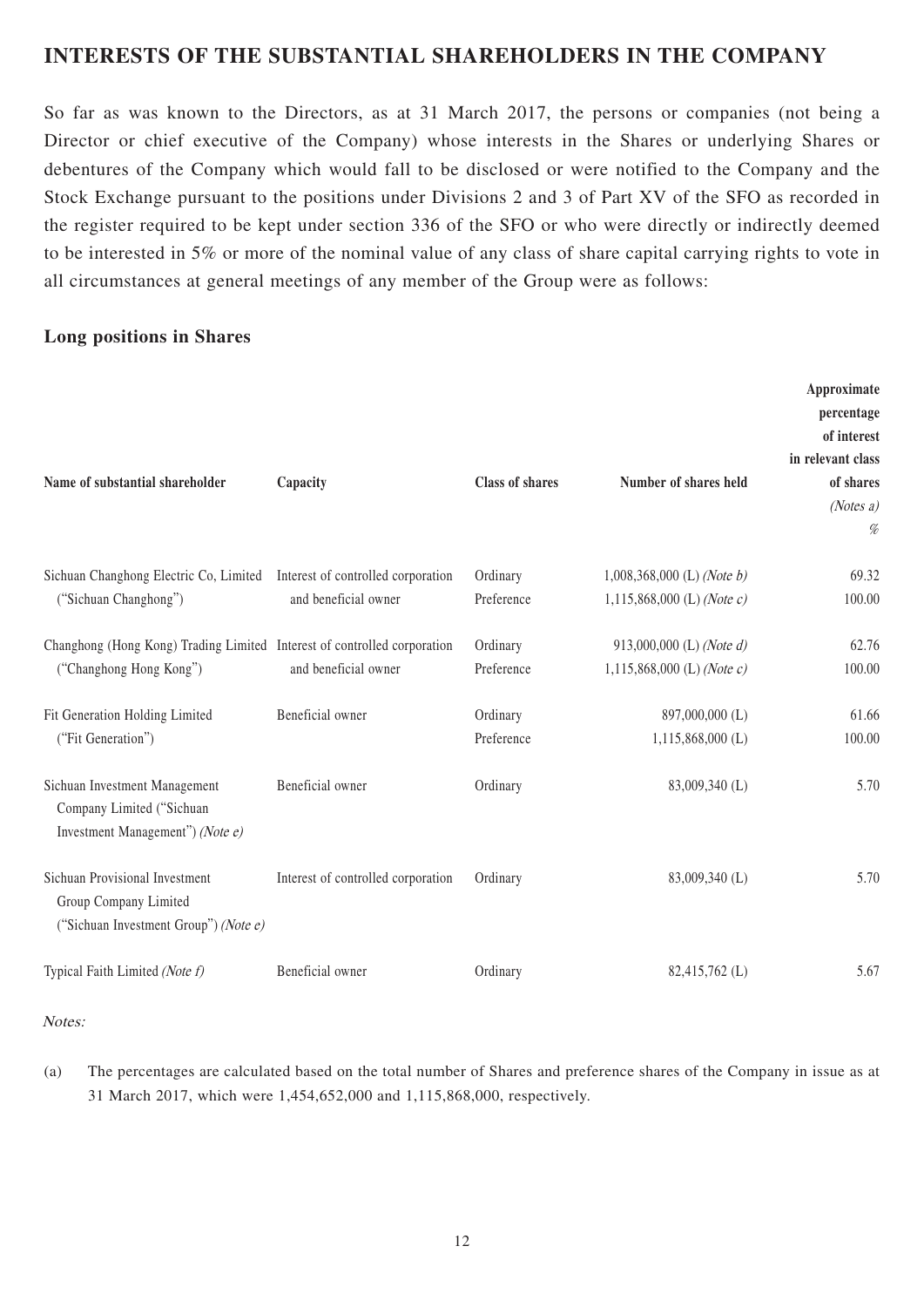- (b) Of the 1,008,368,000 Shares held by Sichuan Changhong, 95,368,000 Shares were held directly, 16,000,000 Shares were held through its wholly-owned subsidiary, Changhong Hong Kong and 897,000,000 Shares were held through Fit Generation, which is wholly owned by Changhong Hong Kong. Sichuan Changhong is therefore deemed to be interested in the Shares held by Changhong Hong Kong and Fit Generation for the purpose of the SFO.
- (c) 1,115,868,000 preference shares of the Company were held by Fit Generation, which is wholly owned by Changhong Hong Kong. Each of Sichuan Changhong and Changhong Hong Kong is therefore deemed to be interested in the preference shares of the Company held by Fit Generation for the purpose of the SFO.
- (d) Of the 913,000,000 Shares held by Changhong Hong Kong, 16,000,000 Shares were held directly and 897,000,000 Shares were held through Fit Generation. As Fit Generation is wholly-owned by Changhong Hong Kong, Changhong Hong Kong is deemed to be interested in the Shares held by Fit Generation for the purpose of the SFO.
- (e) Sichuan Investment Management is wholly-owned by Sichuan Investment Group, which is deemed to be interested in the Shares held by Sichuan Investment Management for the purpose of the SFO.
- (f) Typical Faith Limited is wholly-owned by Mr. Zhu.

Save as disclosed above, as at 31 March 2017, the Directors were not aware of any other person who had an interest or short position in the Shares or underlying Shares of the Company which would fall to be disclosed under Divisions 2 and 3 of Part XV of the SFO, or who was interested in 5% or more of the nominal value of any class of share capital, or options in respect of such capital, carrying rights to vote in all circumstances at general meetings of the Company.

## **DIRECTOR'S INTEREST IN A COMPETING BUSINESS**

Sichuan Changhong is a substantial shareholder of the Company established in the PRC of which shares are listed on the Shanghai Stock Exchange. Sichuan Changhong is principally engaged in the wholesale business of consumer home electronics items under the name of "Changhong".

Save as disclosed in this paragraph, none of the Directors or the substantial shareholders of the Company (as defined in the GEM Listing Rules) had an interest in a business which competes or may compete with the business of the Group during the period under review.